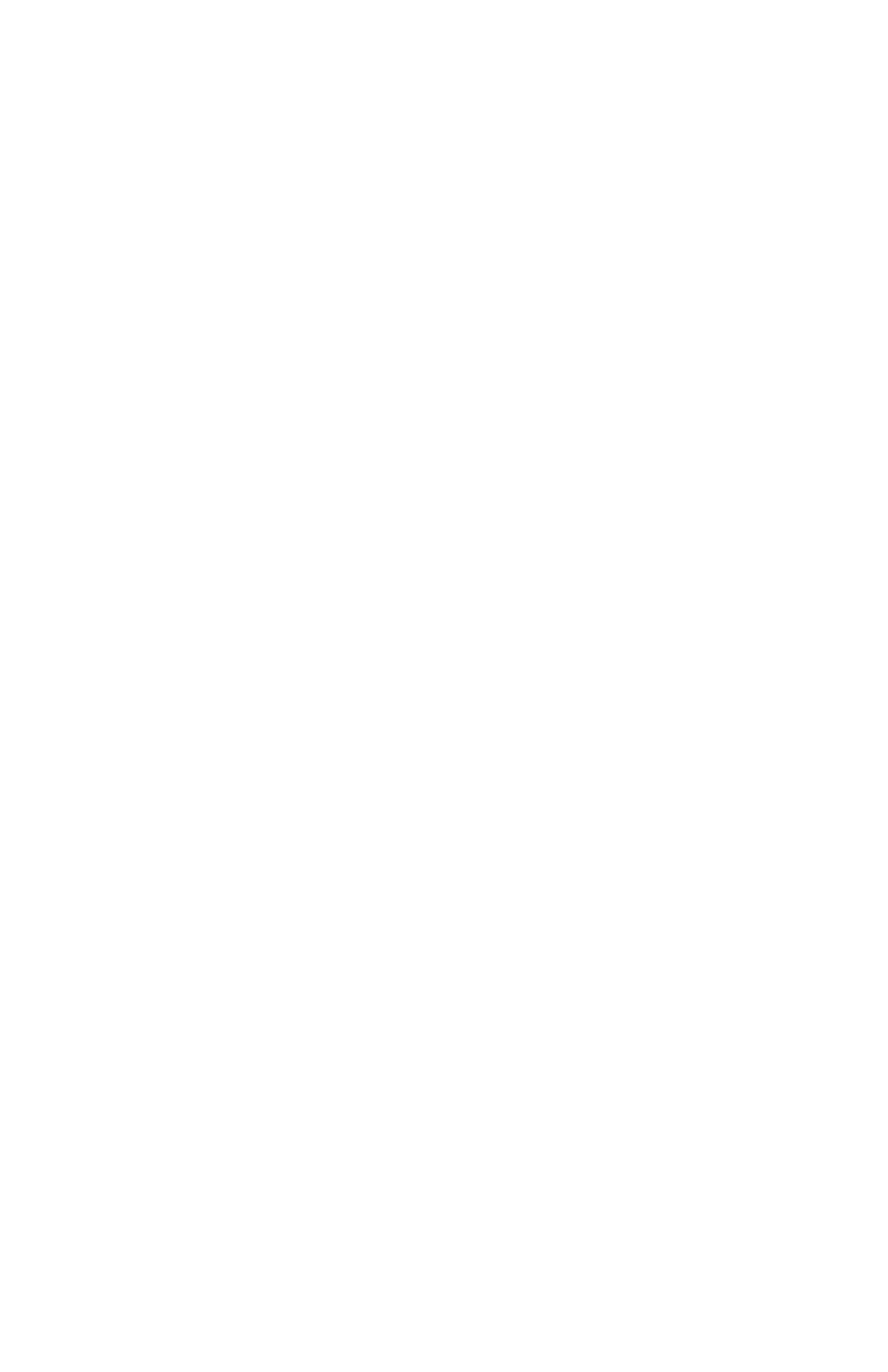## **What is hemophilia?**

- $\supset$  Hemophilia is a bleeding problem. People with hemophilia do not bleed any faster than normal, but they can bleed for a longer time. Their blood does not have enough *clotting factor.* Clotting factor is a protein in blood that controls bleeding.
- $\supset$  Hemophilia is quite rare. About 1 in 10,000 people are born with it.
- The most common type of hemophilia is called *hemophilia A*. This means the person does not have enough clotting factor VIII (8*)*. A less common type is called *hemophilia B*. This person does not have enough clotting factor IX (9). The result is the same for hemophilia A and B; that is, they bleed for a longer time than normal.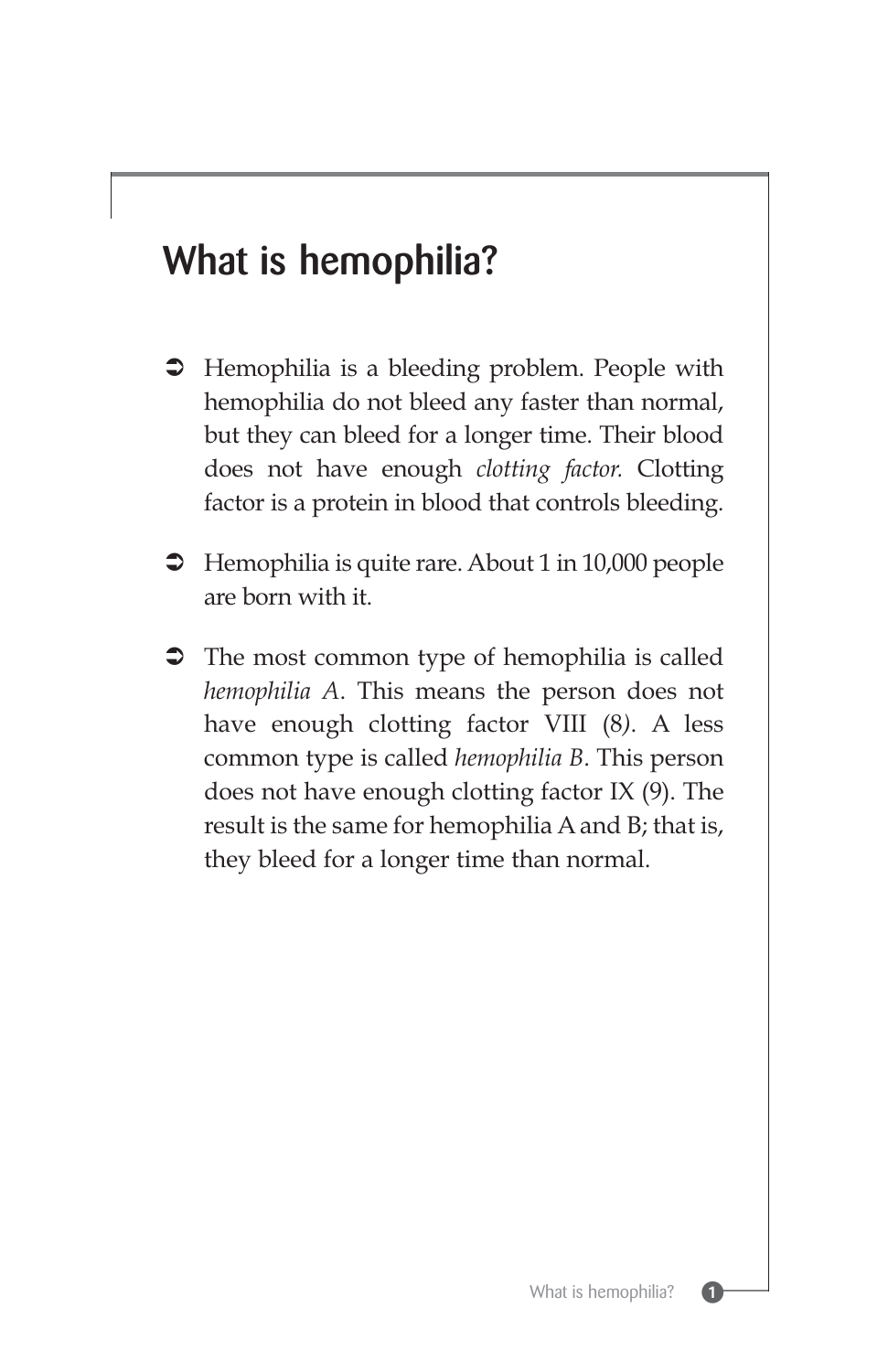## **How do people get hemophilia?**

- People are born with hemophilia. They **cannot** catch it from someone, like a cold.
- $\supset$  Hemophilia is usually inherited, meaning that it is passed on through a parent's *genes.* Genes carry messages about the way the body's cells will develop as a baby grows into an adult. They determine a person's hair and eye colour, for example.
- $\supset$  Sometimes hemophilia can occur when there is no family history of it. This is called *sporadic* hemophilia. About 30% of people with hemophilia did not get it through their parent's genes. It was caused by a change in the person's own genes.



 $\mathbf 2$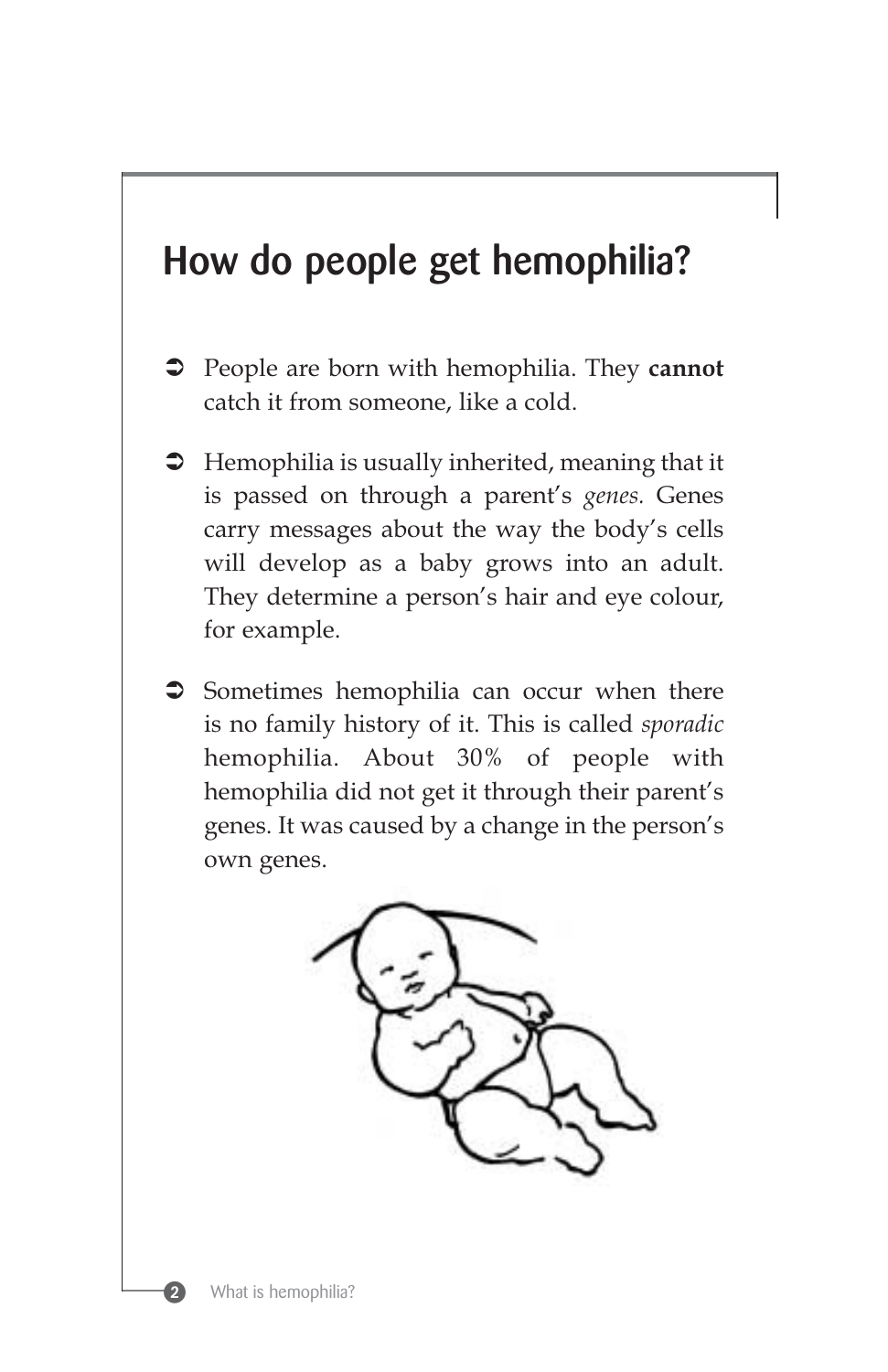## **How is hemophilia inherited?**

- When the father has hemophilia but the mother does not, none of the sons will have hemophilia. All of the daughters will carry the hemophilia gene.
- Women who have the hemophilia gene are called *carriers*. They sometimes show signs of hemophilia, and they can pass it on to their children. For each child, there is a 50% chance that a son will have hemophilia and a 50% chance that a daughter will carry the gene.
- Women can only have hemophilia if their father has hemophilia and their mother is a carrier. This is very uncommon.

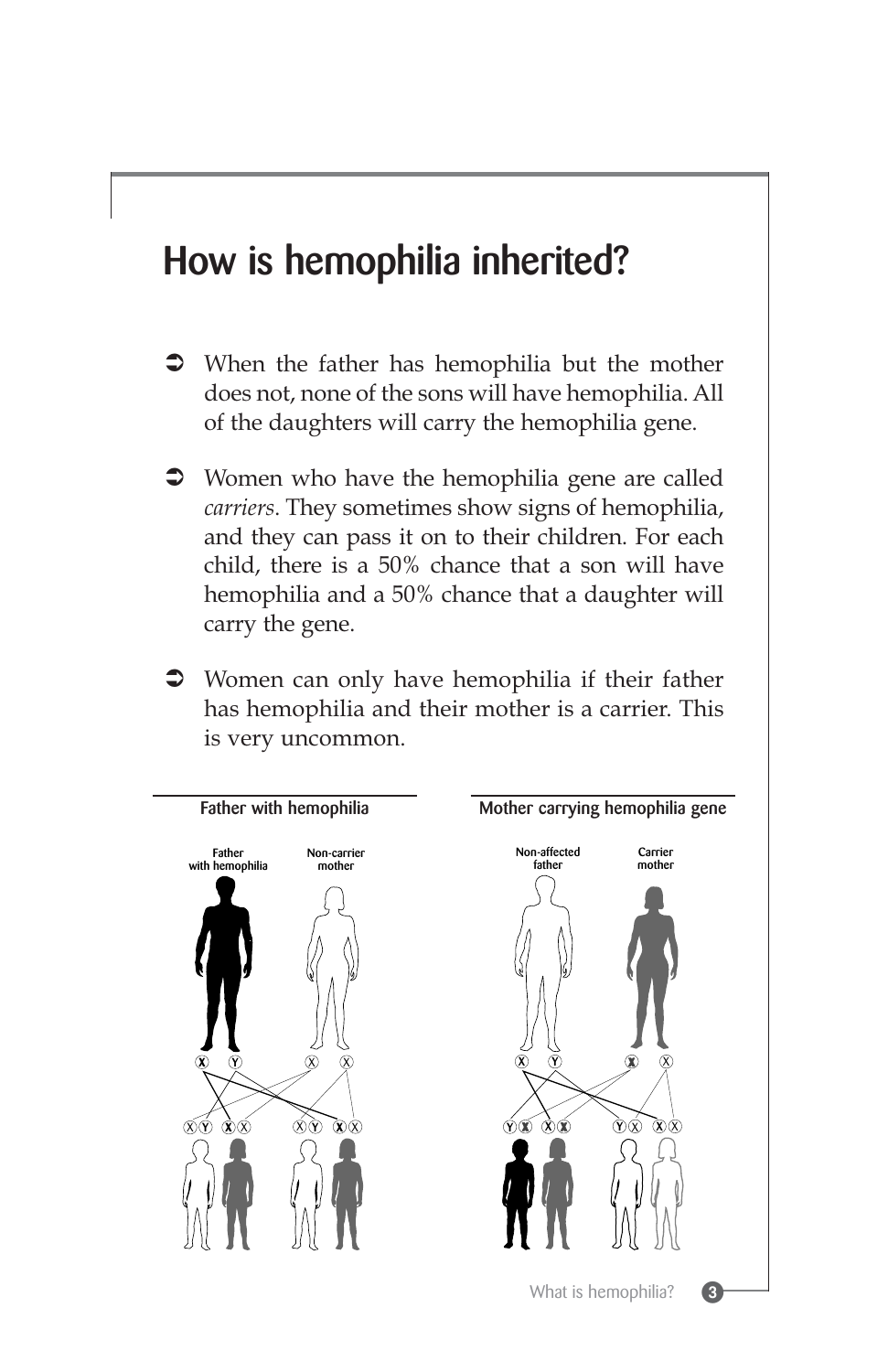## **There are three levels of severity.**

The *severity* describes how serious the problem is.

The level of severity depends on the amount of clotting factor that is missing from a person's blood.

#### **NORMAL = 50% - 150%**

of the normal activity of clotting factor VIII  $(8)$  or IX  $(9)$  in the blood.

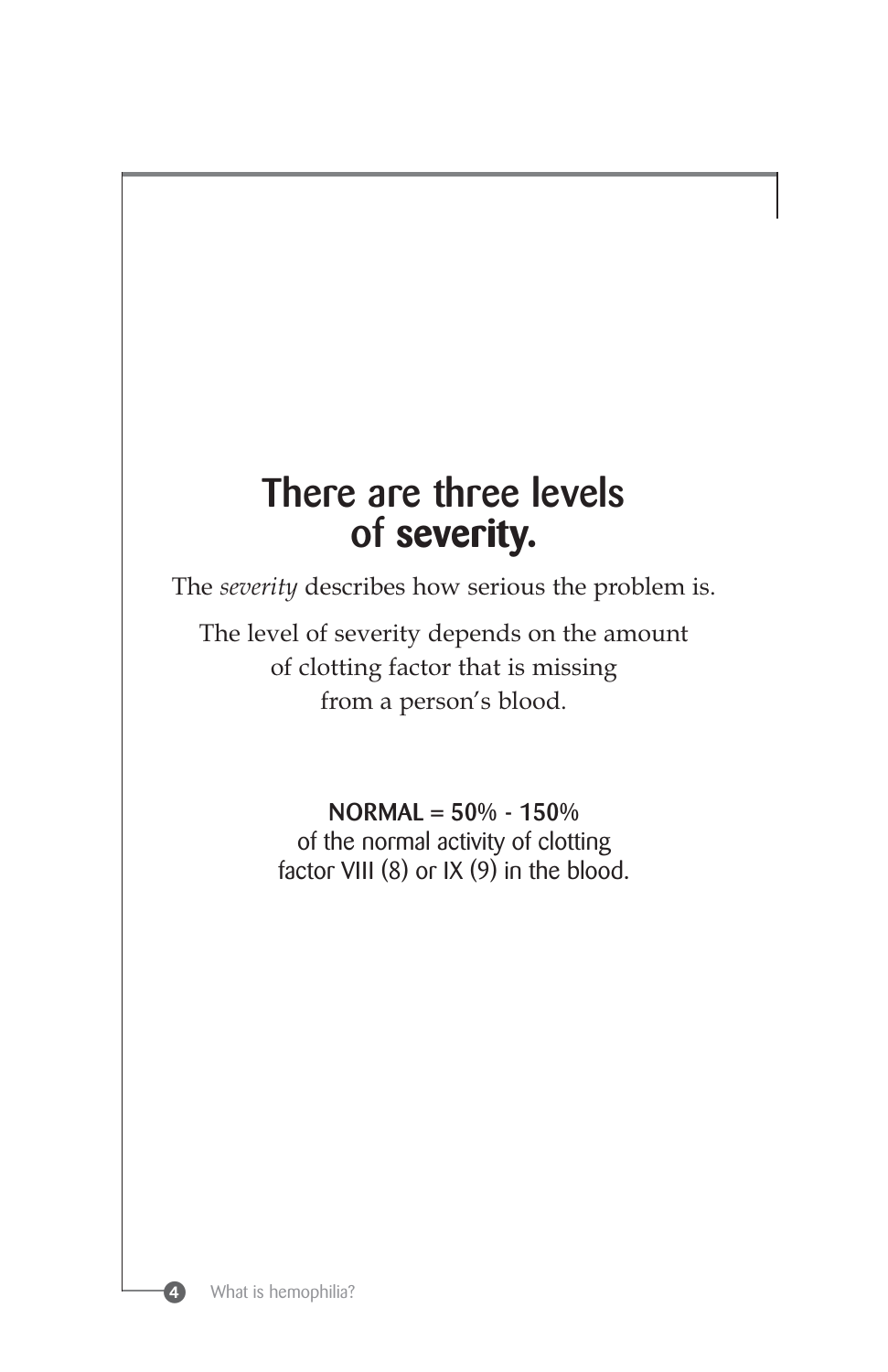#### **MILD HEMOPHILIA**

**5% - 30%** of normal clotting

#### **MODERATE HEMOPHILIA**

**1% - 5%** of normal clotting factor

- MILD<br>
HEMOPHILIA<br>
5% 30%<br>
normal clotting<br>
factor activity<br>
a bleeding problem.<br>
Do not bleed unless<br>
bond bleed unless after surgery or a very bad injury.
	- Might never have a bleeding problem.
	- Do not bleed often.
	- Do not bleed unless injured.
	- **EXECUS FOR SET SERVIFE SERVIFE SERVIFE SERVIFE SERVIFE SERVIFE SERVIFE SERVIFE SERVIFE SERVIFE SERVIFE SERVIFE SERVIFE SERVIFE SERVIFE SERVIFE SERVIFE SERVIFE SERVIFE SERVIFE SERVIFE SERVIFE SERVIFE SERVIFE SERVIFE SERVIF** after surgery, a bad injury, or dental work.
		- Might bleed about once a month.
		- Rarely bleed for no clear reason.

#### **SEVERE HEMOPHILIA**

**less than 1%** of normal clotting factor

- SEVERE<br>
MOPHILIA<br>
and ankles).<br>
f normal<br>
f normal<br>
activity<br>
activity<br>
activity<br>
activity<br>
reason. joints (mainly knees, elbows and ankles).
	- Might bleed one or two times per week.
	- Might bleed for no clear reason.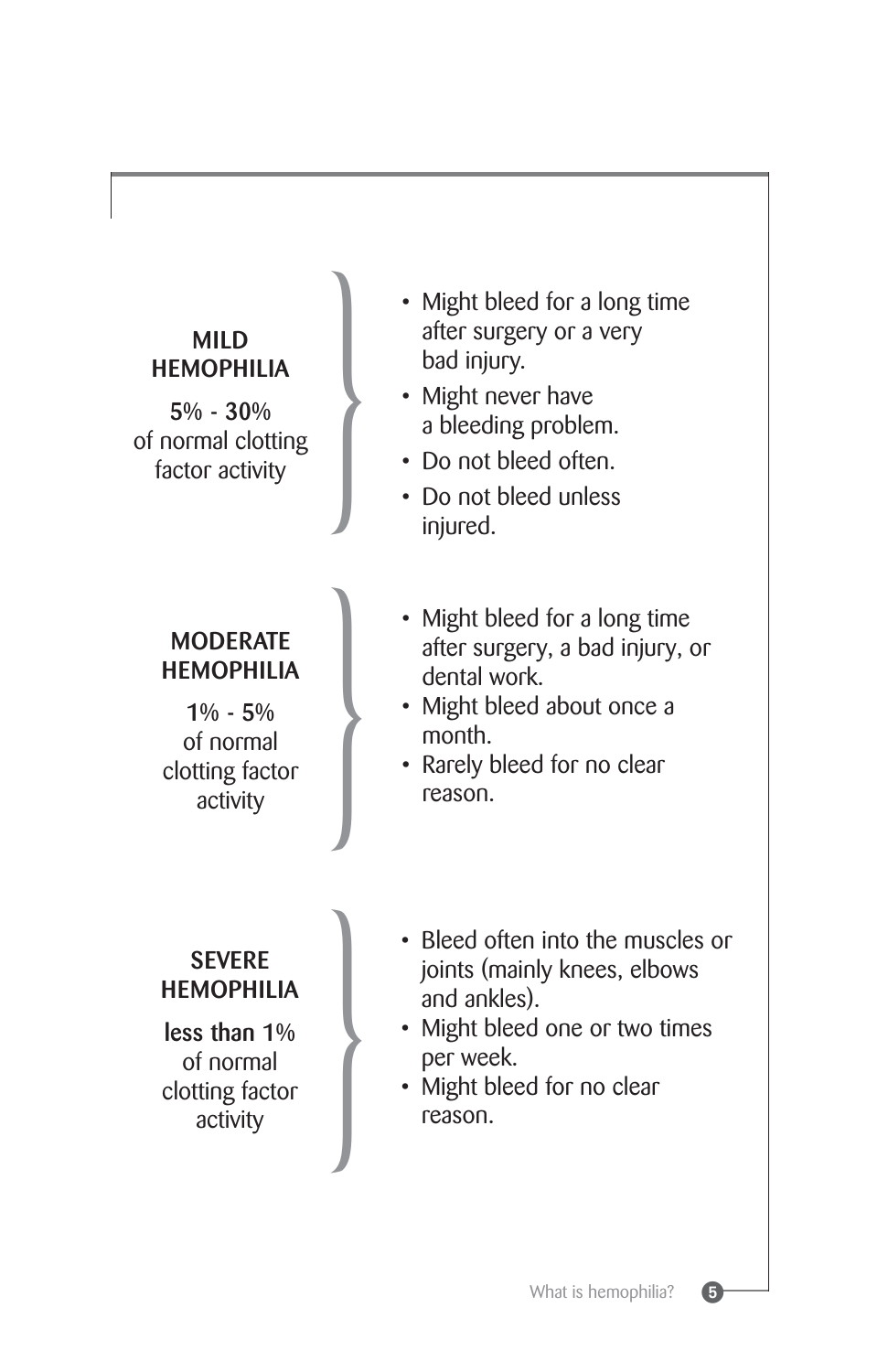## **What are the signs of hemophilia?**

**The signs of hemophilia A and B are the same.**

- Big bruises;
- Bleeding into muscles and joints, especially the knees, elbows, and ankles;
- *Spontaneous* bleeding (sudden bleeding inside the body for no clear reason);
- Bleeding for a long time after getting a cut, removing a tooth, or having surgery; and
- Bleeding for a long time after an accident, especially after an injury to the head.

#### **Bleeding into a joint or muscle causes:**

- An ache or "funny feeling";
- Swelling;
- Pain and stiffness; and
- Difficulty using a joint or muscle.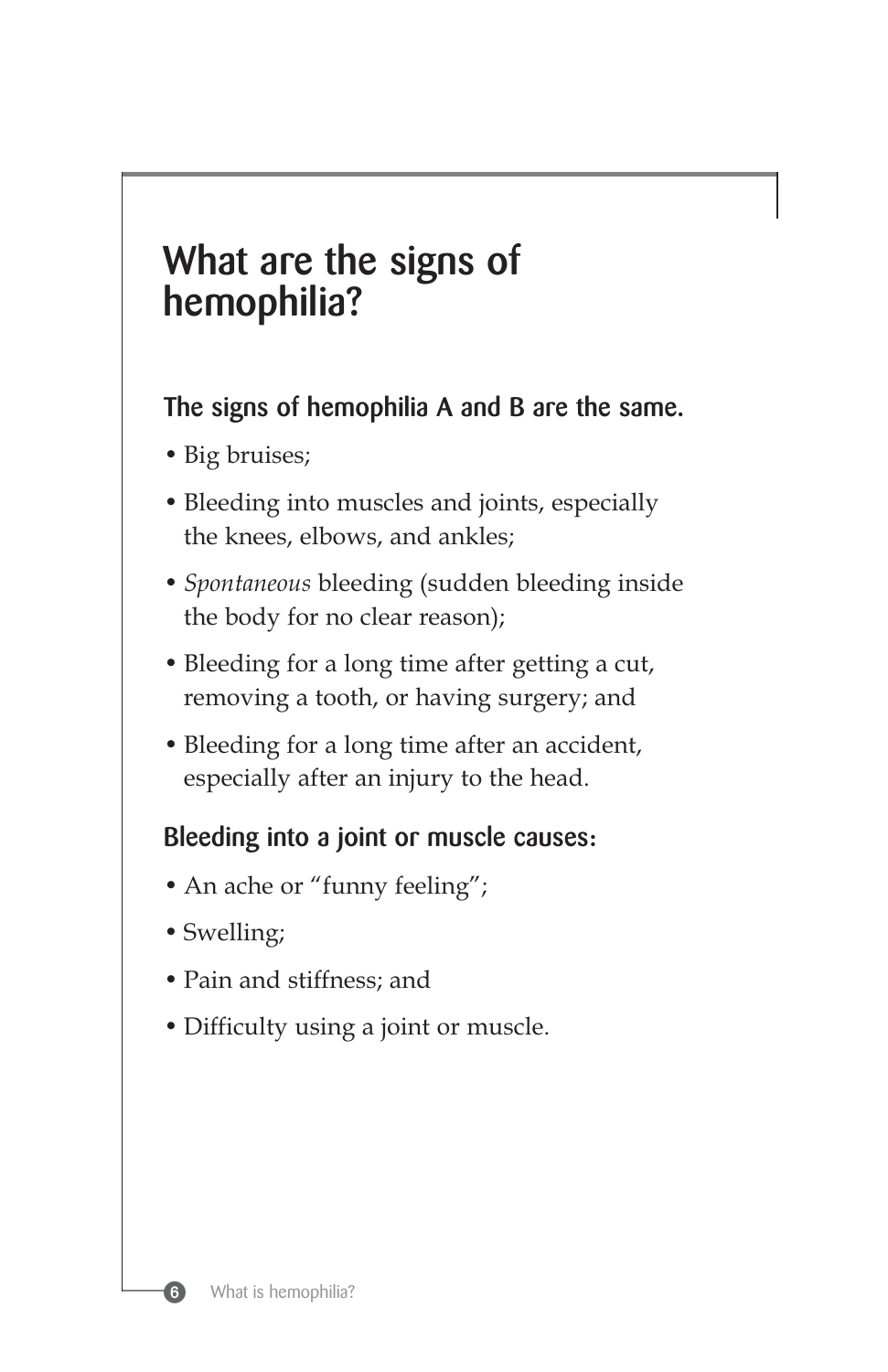## **Where does bleeding occur most often?**

- People with hemophilia can bleed inside or outside the body.
- If bleeding occurs many times into the same joint, the joint can become damaged and painful.
- Repeated bleeding can cause other health problems like arthritis. This can make it difficult to walk or do simple activities. However, the joints of the hands are not usually affected in hemophilia (unlike some kinds of arthritis).

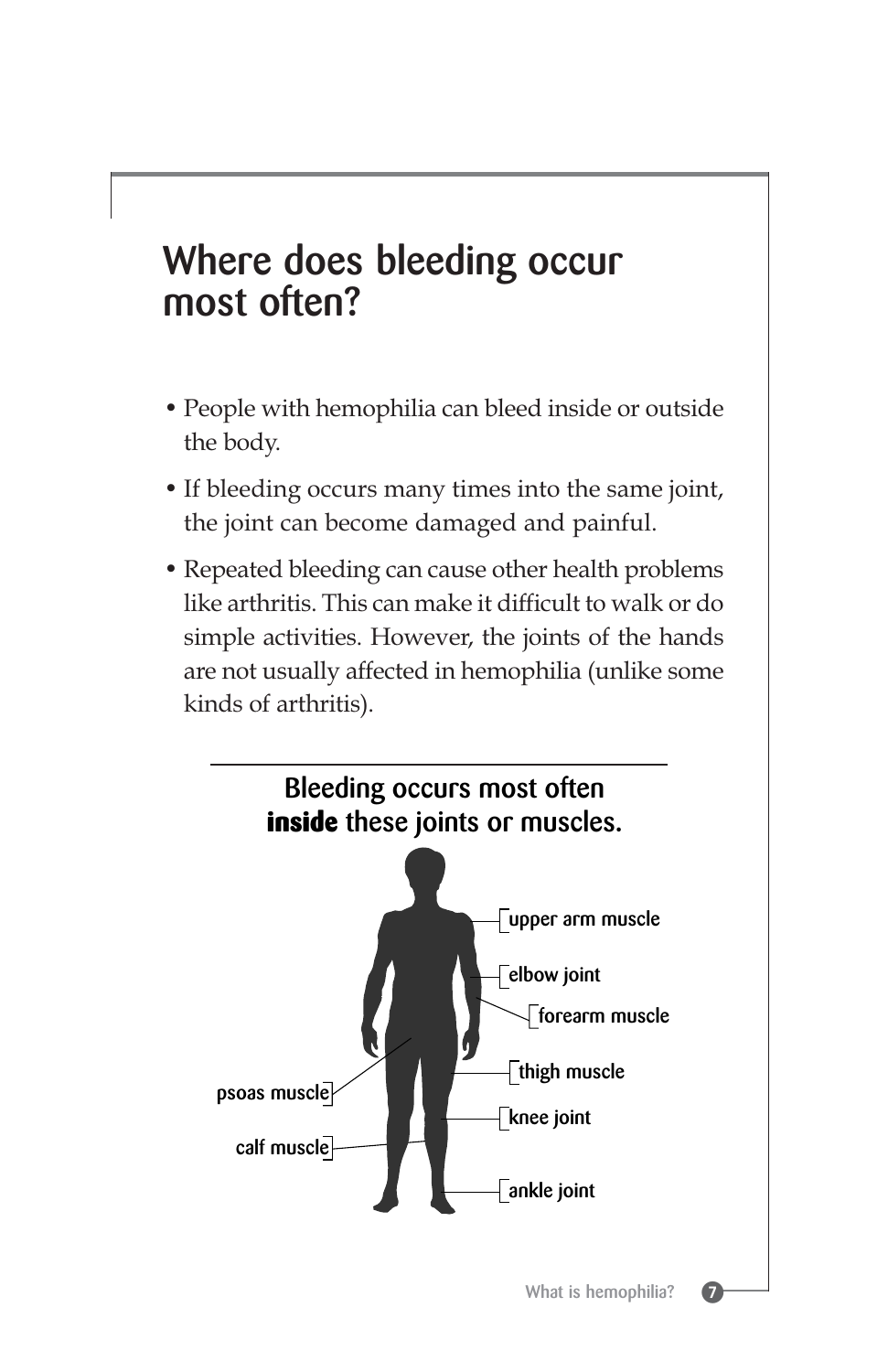## **How is hemophilia treated?**

• Treatment for hemophilia today is very effective. The missing clotting factor is injected into the bloodstream using a needle. Bleeding stops when enough clotting factor reaches the spot that is bleeding.

#### • **Treat bleeding quickly!**

Quick treatment will help reduce pain and damage to the joints, muscles, and organs. If bleeding is treated quickly, less blood product is needed to stop the bleeding.

#### • **If in doubt, treat!**

If you think you have a bleed, get treatment even if you are not sure. NEVER wait until a joint is hot, swollen, and painful. Do not worry that you may "waste" a few treatments.

• There is no cure yet, but with treatment people with hemophilia can live normal healthy lives. Without treatment, people with severe hemophilia may find it difficult to go to school or work regularly. They might become physically disabled and have trouble walking or doing simple activities — or die young.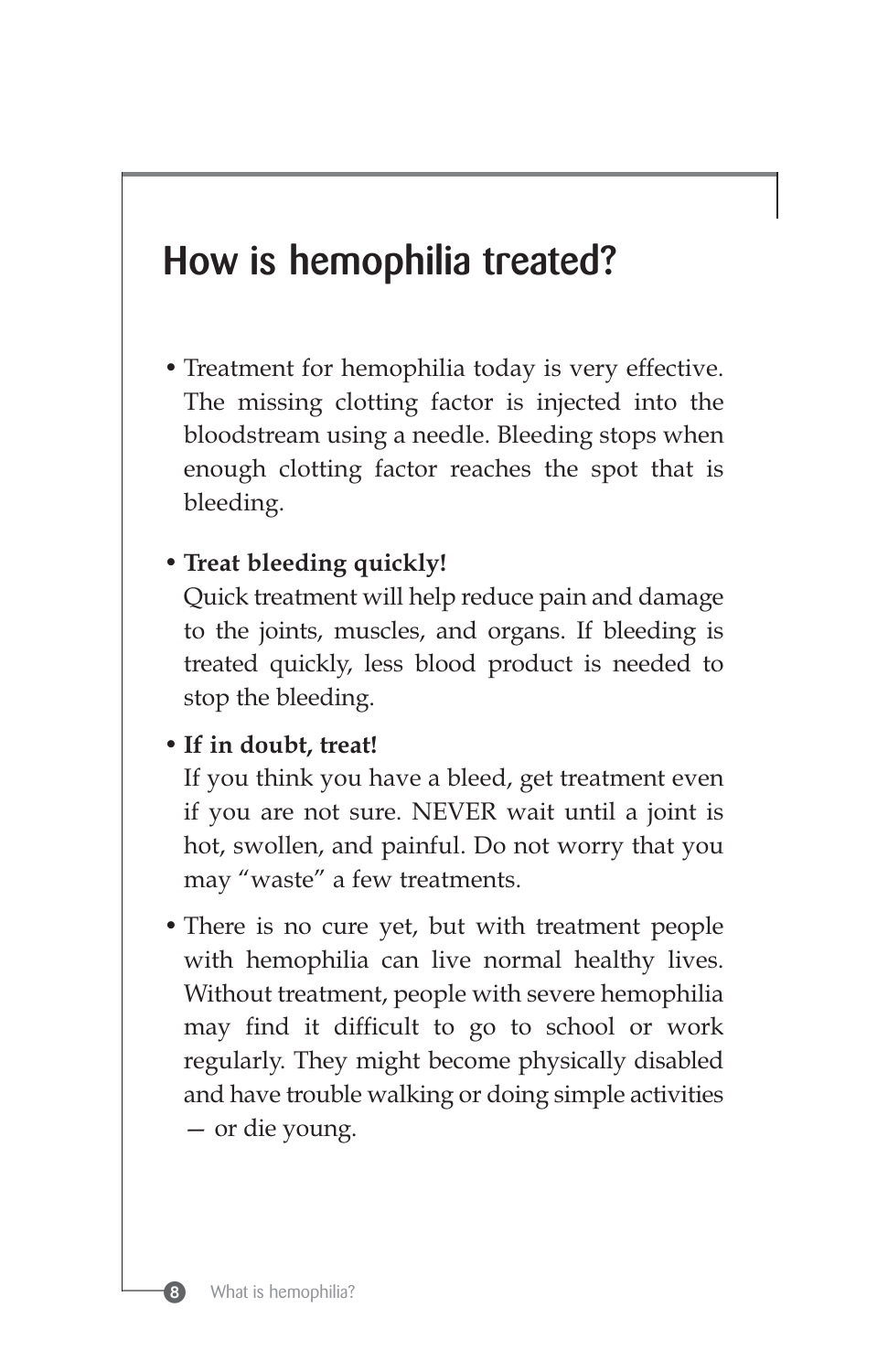## **When should treatment be given?**

#### **Treatment is given for:**

- Bleeding into a joint;
- Bleeding into a muscle, especially in the arm or leg;
- Injury to the neck, mouth, tongue, face, or eye;
- Severe blows to the head and unusual headache;
- Heavy or persistent bleeding from any site;
- Severe pain or swelling in any site;
- All open wounds requiring stitches; and
- Following any accident that may result in a bleed.

#### **Treatment is given before:**

- Surgery, including dental work;
- Activities that could cause bleeding.

What is hemophilia?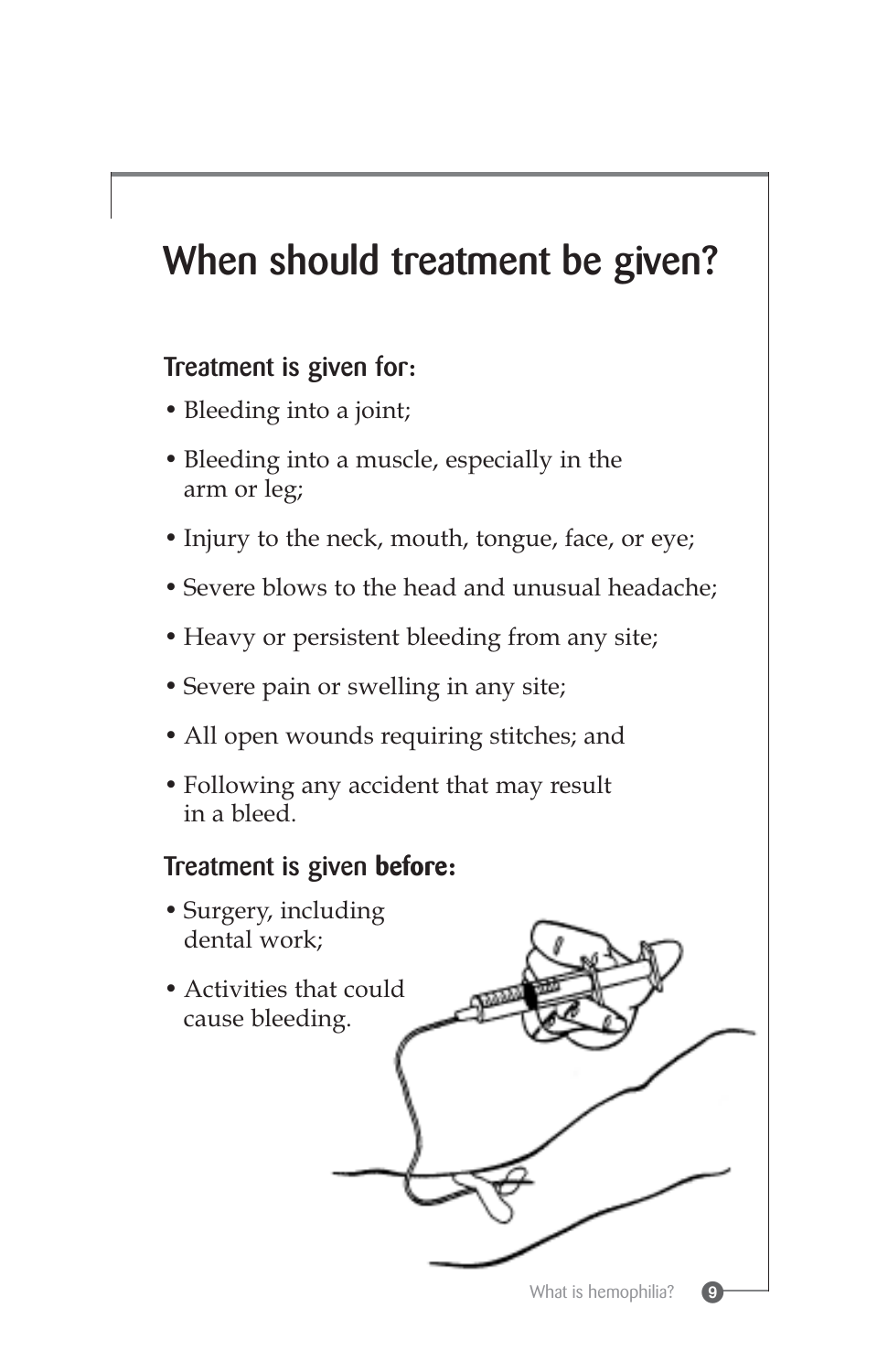## **When is treatment probably not needed?**

• **Small bruises** are common in children with hemophilia, but they are **not** usually dangerous. However, bruises on the head might become serious, and should be checked by a hemophilia nurse or doctor.



- **Small cuts and scratches** will bleed for the same amount of time as in a normal person. They are **not** usually dangerous.
- **Deeper cuts** will often but not always bleed longer than normal. The bleeding can usually be stopped by putting direct pressure on the cut.
- **Nosebleeds** can usually be stopped by putting pressure on the nose for five minutes. If bleeding is heavy or does not stop, treatment is needed.



⑩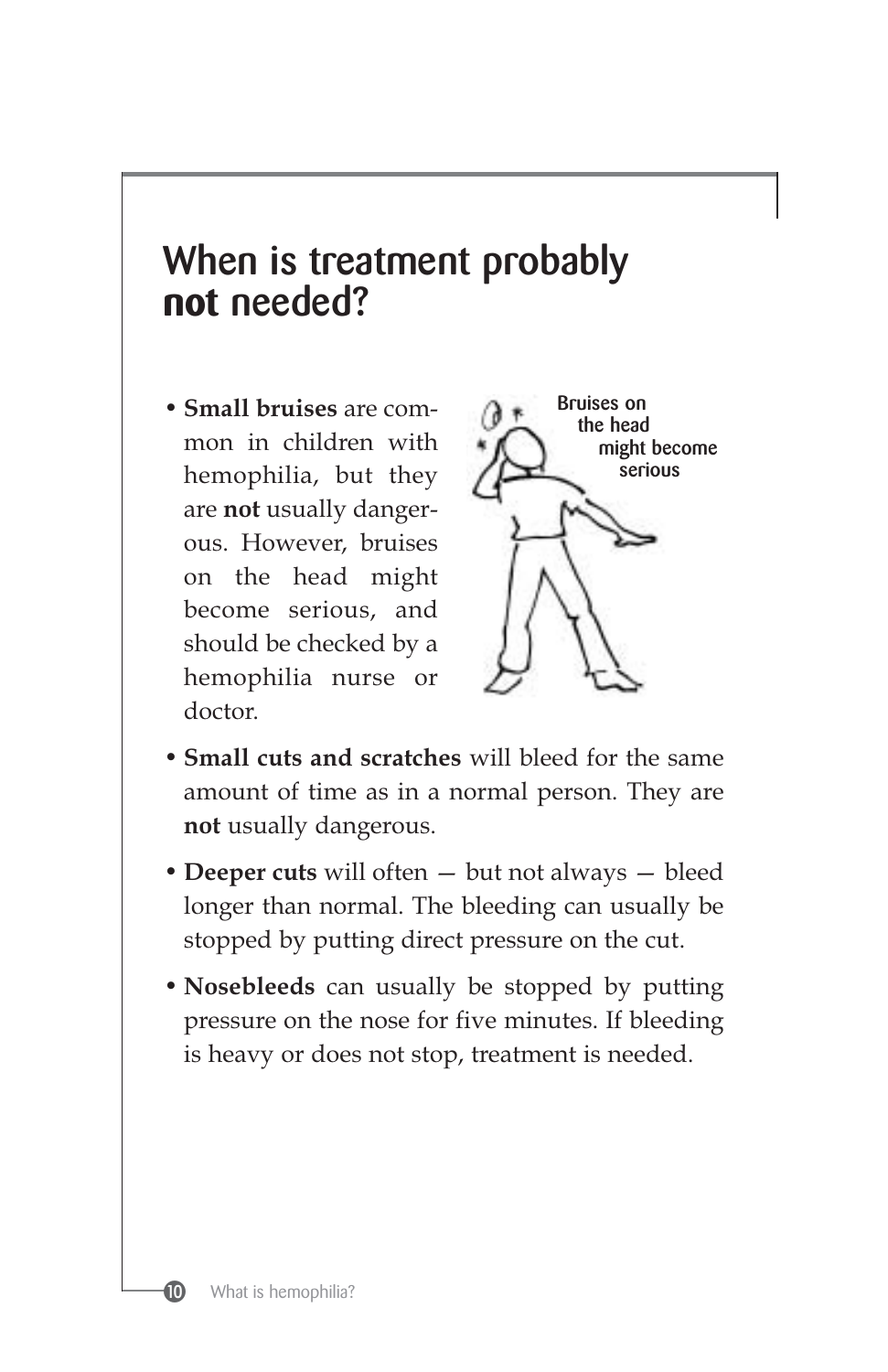## **Important Points for People Living with Hemophilia:**

## **1. Treat bleeding quickly!**

When you stop bleeding quickly, you have less pain, and less damage to joints, muscles, and organs. Also, you need less treatment to control the bleeding.

## **2. Stay fit.**

Strong muscles help protect you from joint problems and *spontaneous* bleeding (bleeding for no clear reason). Ask your hemophilia doctor or physiotherapist which sports and exercises are best for you.

## **3. Do not take ASA (Aspirin®).**

ASA (acetylsalicylic acid) can cause more bleeding. Other drugs can affect clotting, too. Always ask your doctor which medicine is safe.

## **4. See a hemophilia doctor or nurse regularly.**

The staff at a hemophilia clinic or treatment centre will give help and advice about managing your health.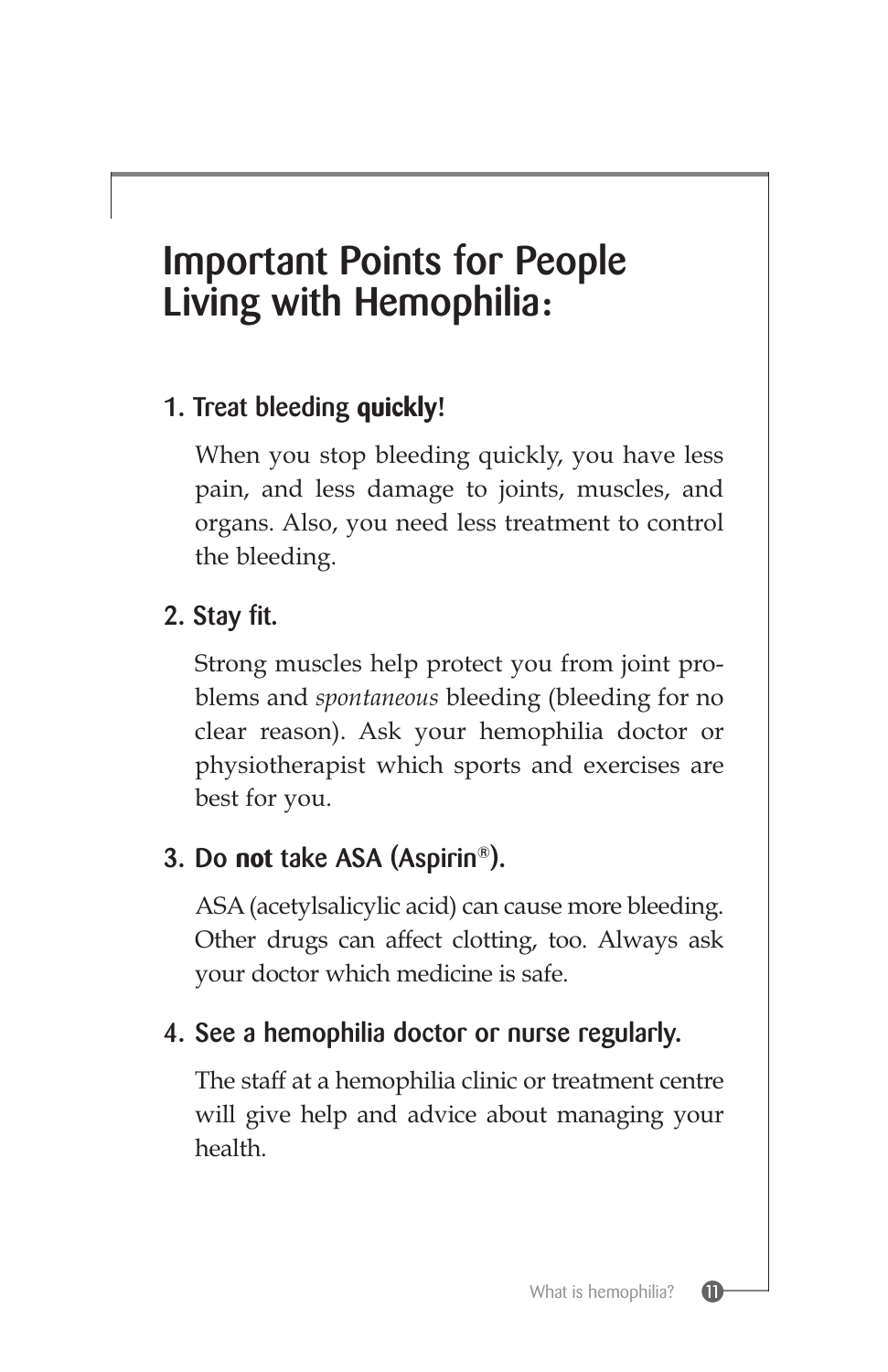## **5. Avoid injections into your muscles.**

A muscle injection could cause painful bleeding. However, vaccinations are important and safe for a person with hemophilia. Most other medications should be given by mouth or injected into a vein rather than into a muscle.

## **6. Take care of your teeth.**

To prevent problems, follow the advice of your dentist. Dental injections and surgery can cause major bleeding.

## **7. Carry medical identification with information about your health.**

Aspecial international medical card is available from the World Federation of Hemophilia. Some countries sell tags called "Medic-Alert" or "Talisman" that you wear around your neck or wrist.

## **8. Learn basic first aid. Quick aid helps manage bleeding.**

Remember that very small cuts, scratches, and bruises are usually **not** dangerous. They do not usually need treatment. First aid is often enough.